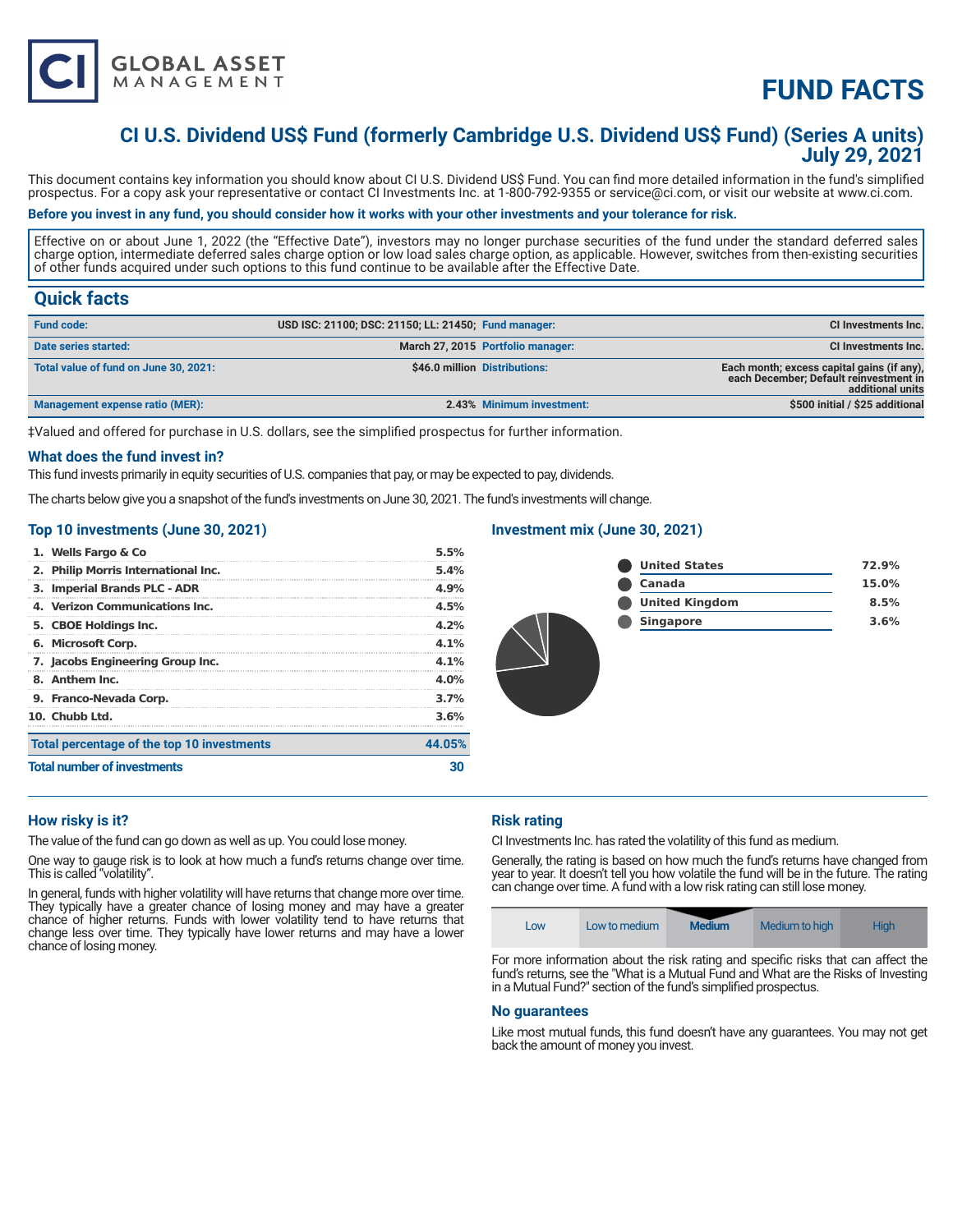# **CI U.S. Dividend US\$ Fund (formerly Cambridge U.S. Dividend US\$ Fund) (Series A units)**

#### **How has the fund performed?**

This section tells you how Series A securities of the fund have performed over the past 5 calendar years. Returns are after expenses have been deducted. These expenses reduce the fund's returns.

#### **Year-by-year returns**

This chart shows how Series A securities of the fund performed in each of the past 5 calendar years. This fund series dropped in value in 1 of the last 5 calendar years. The range of returns and change from year to year can help you assess how risky the fund has been in the past. It does not tell you how the fund will perform in the future.



#### **Best and worst 3-month returns**

This table shows the best and worst returns for Series A securities of the fund in a 3- month period over the past 5 calendar years. The best and worst 3-month returns could be higher or lower in the future. Consider how much of a loss you could afford to take in a short period of time.

|                     | <b>Return</b> | 3 months ending | If you invested \$1,000 at the beginning of the period |
|---------------------|---------------|-----------------|--------------------------------------------------------|
| <b>Best return</b>  | 16.2%         | April 30, 2021  | Your investment would be \$1,162.                      |
| <b>Worst return</b> | $-24.2%$      | March 31, 2020  | Vour investment would be \$758.                        |

#### **Average return**

As at June 30, 2021, a person who invested \$1,000 in this series of units of the fund 5 years ago now has \$1,712. This works out to an annual compound return of 9.0%.

## **Who is this fund for?**

#### **This fund may be suitable for you if you:**

- hold your investment in a non-registered account and want direct exposure to securities that trade in U S dollars
- are seeking a core U.S. equity fund with the potential for long term growth
- are investing for the medium and/or long term
- can tolerate medium risk

## **A word about tax**

In general, you'll have to pay income tax on any money you make on a fund. How much you pay depends on the tax laws of where you live and whether you hold the fund in a registered plan, such as a Registered Retirement Savings Plan or a Tax-Free Savings Account.

Keep in mind that if you hold your fund in a non-registered account, fund distributions are included in your taxable income, whether you get them in cash or have them reinvested.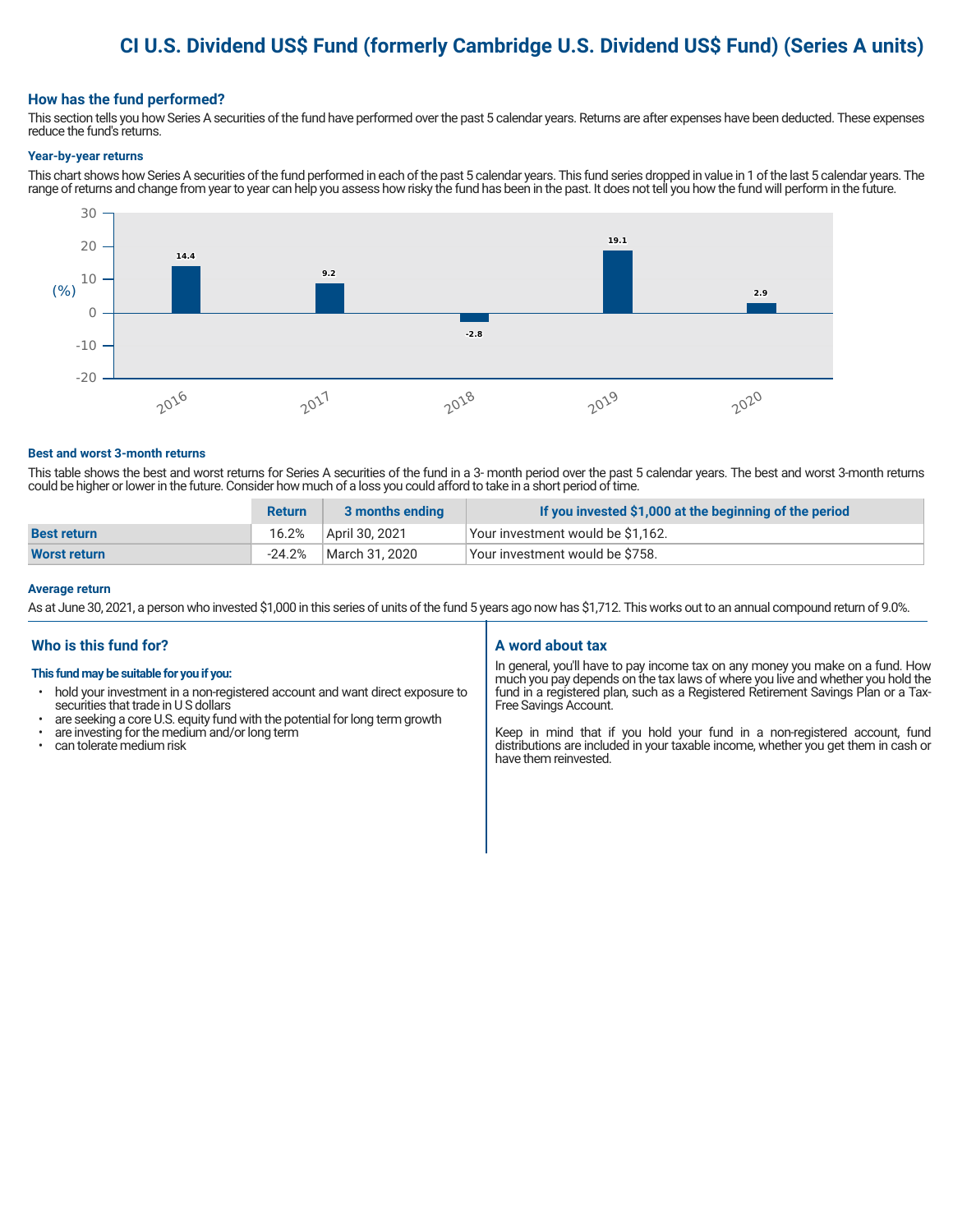# **CI U.S. Dividend US\$ Fund (formerly Cambridge U.S. Dividend US\$ Fund) (Series A units)**

### **How much does it cost?**

The following tables show the fees and expenses you could pay to buy, own and sell Series A securities of the fund. The fees and expenses — including any commissions — can vary among series of a fund and among funds. Higher commissions can influence representatives to recommend one investment over another. Ask about other funds and investments that may be suitable for you at a lower cost.

#### **1. Sales charges**

You may have to choose a sales charge option when you buy Series A securities of the fund. Ask about pros and cons of each option.

| What you pay                           |                                                     | <b>How it works</b>                                                                                                                                                                                                                                                               |
|----------------------------------------|-----------------------------------------------------|-----------------------------------------------------------------------------------------------------------------------------------------------------------------------------------------------------------------------------------------------------------------------------------|
| in percent $(\%)$                      | in dollars<br>$(\$)$                                |                                                                                                                                                                                                                                                                                   |
| Initial sales charge                   |                                                     |                                                                                                                                                                                                                                                                                   |
| 0 to 5.0% of the amount you buy        | \$0 to<br>\$50.00 on<br>every<br>\$1,000 you<br>pay | You and your representative decide on the rate.<br>٠<br>The initial sales charge is deducted from the amount you buy. It goes to your representative's firm as a commission.<br>$\bullet$                                                                                         |
| <b>Standard deferred sales charges</b> |                                                     |                                                                                                                                                                                                                                                                                   |
| If you sell within:                    | \$0 to<br>$$55.00$ on                               | The standard deferred sales charge is a set rate and is deducted from the amount you sell based on the initial cost and<br>number of those securities.                                                                                                                            |
| 5.5%<br>1 year of buying               | every<br>\$1.000 of                                 | . When you buy the fund, we pay your representative's firm a commission of 5%. Any standard deferred sales charge you pay<br>when you sell the fund goes to us.                                                                                                                   |
| 5.0%<br>2 years of buying              | original<br>cost you                                | You can sell up to 10% of your securities each year without paying a standard deferred sales charge subject to certain<br>$\bullet$<br>restrictions ("10% free redemption right"). Your 10% free redemption right is reduced by the equivalent number of securities               |
| 5.0%<br>3 years of buying              | sell                                                | you would have received if you had reinvested any cash distributions you received during the calendar year. If you exercised<br>your 10% redemption right and redeem your securities before the standard deferred sales charge schedule has expired, your                         |
| 4.0%<br>4 years of buying              |                                                     | standard deferred sales charge on a full redemption would be the same as if you had not redeemed securities under your<br>10% free redemption right.                                                                                                                              |
| 4.0%<br>5 years of buying              |                                                     | If you hold the fund in a non-registered account, if applicable, you can ask to receive cash distributions which are not<br>subject to standard deferred sales charges.                                                                                                           |
| 3.0%<br>6 years of buying              |                                                     | You can switch between standard deferred sales charge funds at any time without paying this sales charge. The standard<br>deferred sales charge schedule will be based on the date you bought securities of the first fund and the rates and duration                             |
| 2.0%<br>7 years of buying              |                                                     | of such schedule shall continue to apply.                                                                                                                                                                                                                                         |
| 0.0%<br>After 7 years                  |                                                     | Your securities will be converted into the initial sales charge option after the expiry of the standard deferred sales charge<br>$\bullet$<br>schedule if you qualify for CI Prestige (and if available for your securities) and such securities will participate in CI Prestige. |
| Low-load sales charges                 |                                                     |                                                                                                                                                                                                                                                                                   |
| If you sell within:                    | \$0 to                                              | The low-load sales charge is a set rate and is deducted from the amount you sell based on the initial cost and number of                                                                                                                                                          |
|                                        | $$30.00$ on<br>every                                | those securities.<br>When you buy the fund, we pay your representative's firm a commission of up to 2.5%. Any low-load sales charge you pay                                                                                                                                       |
| 3.0%<br>1 year of buying               | \$1,000 of<br>original                              | when you sell the fund goes to us.<br>If you hold the fund in a non-registered account, if applicable, you can ask to receive cash distributions which are not<br>$\bullet$                                                                                                       |
| 2.5%<br>2 years of buying              | cost you                                            | subject to low-load sales charges.                                                                                                                                                                                                                                                |
| 2.0%<br>3 years of buying              | sell                                                | You can switch between low-load sales charge funds at any time without paying this sales charge. The low-load sales<br>charge schedule will be based on the date you bought securities of the first fund and the rates and durati                                                 |
| 0.0%<br>After 3 years                  |                                                     | schedule shall continue to apply.<br>Your securities will be converted into the initial sales charge option after the expiry of the low-load sales charge schedule if                                                                                                             |
|                                        |                                                     | you qualify for CI Prestige (and if available for your securities) and such securities will participate in CI Prestige.                                                                                                                                                           |